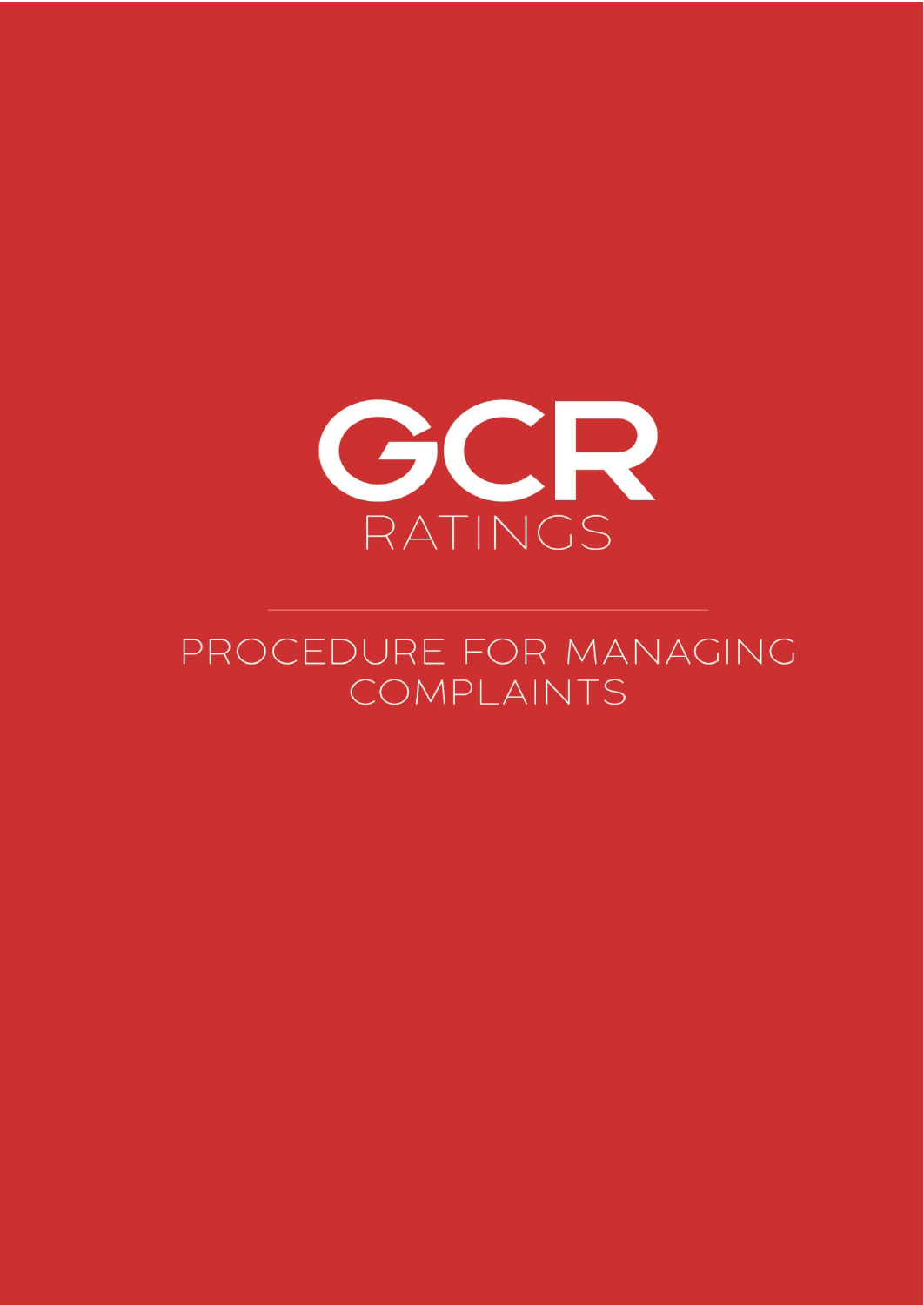

## **1. PURPOSE**

GCR's compliance unit is responsible for managing complaints received by any third party in relation to the business activities of GCR. GCR considers complaints, amongst others, regarding its conduct in the market place, the conducting of its commercial responsibilities, the conducting of its analytical, alternatively credit rating services responsibilities and any other conduct which may apply to GCR in terms of applicable law, regulation, standard, policy, procedure or Code. Any third party whom engages with GCR, and is aggrieved by GCR's conduct, may register a complaint with GCR on their complaints portal on GCR's website. GCR places an emphasis on recording, managing and adequately resolving any complaint received. It is GCR's view that through the complaint management process GCR improves its offerings to the market place and improves its internal structures and services provision. Complaints shall follow the process set out herein and GCR shall endeavour to act reasonably in determining the legitimacy of any complaint and the appropriate resolute measures. Should any complainant wish to register a complaint about the Compliance Officer and or the Chief Executive Officer such complaint shall be referred to one of the directors for proper control and monitoring purposes. This document describes the systems and methods in place for lodging and the subsequent management of complaints received by the compliance unit.

# **OUTLINE OF COMPLAINTS PROCESS**

Below mentioned are the basic phases through which complaints will be managed and processed together with a brief explanation of each phase.

#### *Receipt*

Any person aggrieved by the conduct of GCR or its staff in the provision of its Credit Ratings Services may initiate a complaint through GCR's complaints portal on its [website.](https://globalratings.net/contact-us) The registration of the complaint on the portal is the official complaint notice to GCR. Should any person complain about the conduct of GCR or its staff in the provision of its Credit Rating Services through any other means to any other staff member, then such complaint must be directed to the complaints portal. Any uncertainty regarding the nature of a complaint must be referred to GCR's Compliance Officer for review.

#### *Acknowledgement*

The compliance unit upon receipt of the complaint from the complaints portal will acknowledge in writing the receipt thereof to the complainant and record the complaint in the complaint register. Acknowledgement shall take place within 2 business days. Should the complainant not receive an acknowledgement within the stipulated time frame GCR's Compliance Officer is to be notified.

#### *Request*

The compliance unit may request information, alternatively further information, from the complainant in order to properly assess and address the complaint with a view to clarify, assess or rectify, as the case may be, any conduct should it be deemed to be necessary. The compliance unit may also request access to any information on the IT system, or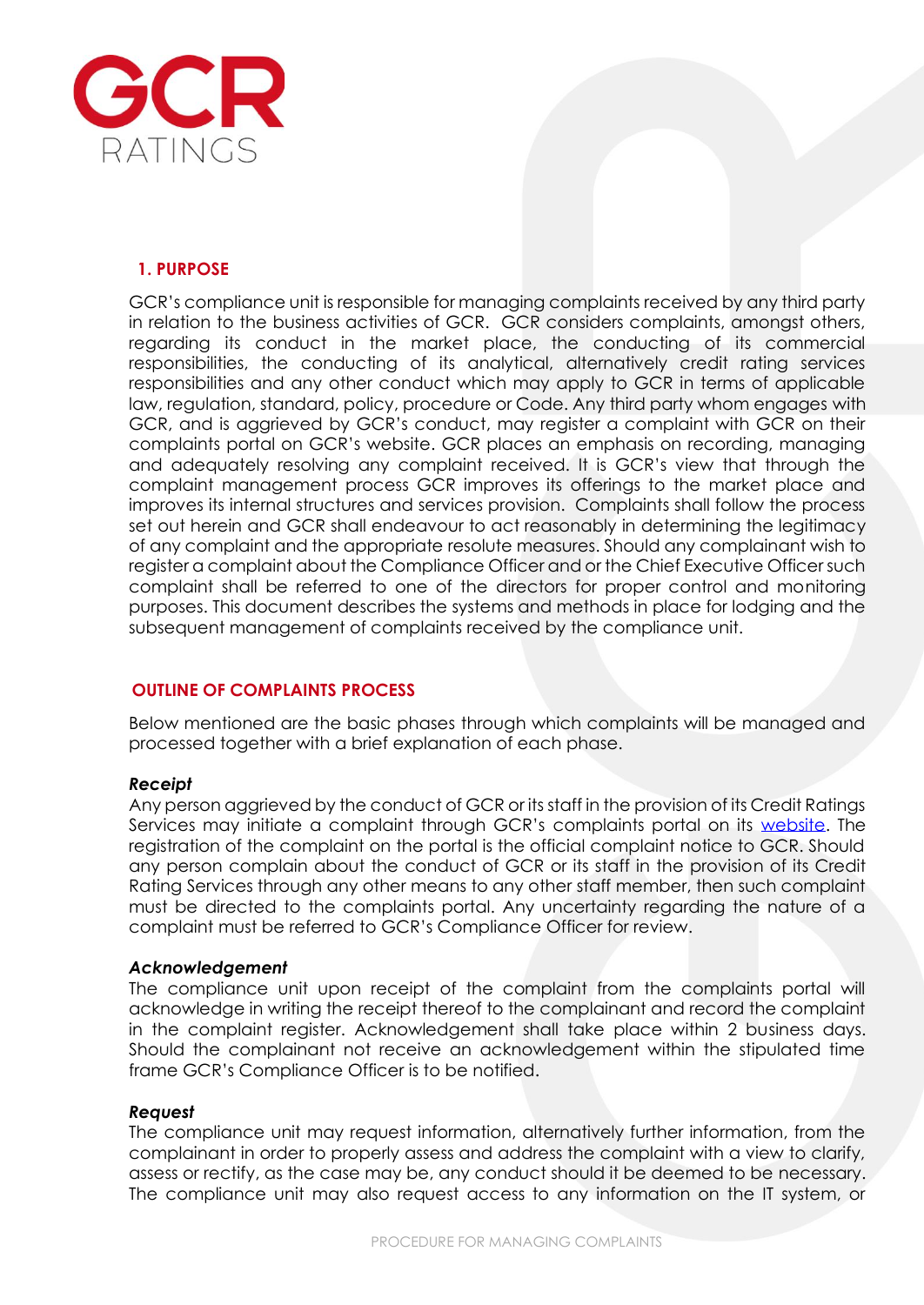

related sources, in relation to the complaint in order to properly review the conduct of GCR or its staff and the merits of the complaint lodged.

#### *Review and Interview*

The compliance unit may interview any staff members in connection with the complaint. A review of actions taken by staff may be undertaken with a view of properly addressing, assessing and/or clarifying the conduct, actions or merits being the subject of the complaint.

#### *Outcome and Response*

Upon completion of the review and consideration and assessment of available information the compliance unit will provide an independent report to GCR management. The complainant will be advised of the outcome and the reasons as is deemed necessary by the compliance unit. An outcome should be provided to the complainant 30 business days from the date of acknowledgement of the complaint by the compliance unit. Depending on the nature of the complaint, availability of information, and staff or personnel, the compliance unit may upon notice to the complainant, extend the review period for such period which the compliance unit deems necessary in the circumstances.

#### **PURPOSE OF REVIEW AND INTERVIEW PROCESS**

GCR's compliance unit will review the complaint and available information in order to determine firstly the legitimacy of the complaint. The legitimacy of the complaint is impacted by:

- •Whether or not the complaint is related to applicable law, regulation or standard, alternatively related to a GCR policy, procedure or Code.
- •matters which do not emanate from the provision of credit rating services, analytical conduct, commercial behaviour or matters incidental to those matters.
- •Good faith dealings or disputes which are resolved between the parties;

•Non-material matters which do not impact on either of the parties which are easily correctable and cause no discourse; or

a general disagreement with a credit rating and/or an external request to appeal a credit rating.

An appeal of a credit rating decision does not amount to a complaint and as such follows an entirely different process, controlled within the analytical unit/s. In order to better understand the process for the lodgment of an appeal against a credit rating decision, please refer to GCR's Credit Rating Process Policy.

The compliance units' second consideration is to determine, through the information provided, if there are any circumstances of non-compliance with any applicable law, regulation or standard or to a GCR policy, procedure or Code. Alternatively, to determine whether the conduct of GCR or its staff could reasonably be perceived to have aggrieved the complainant and is against GCR's ethics and principles.